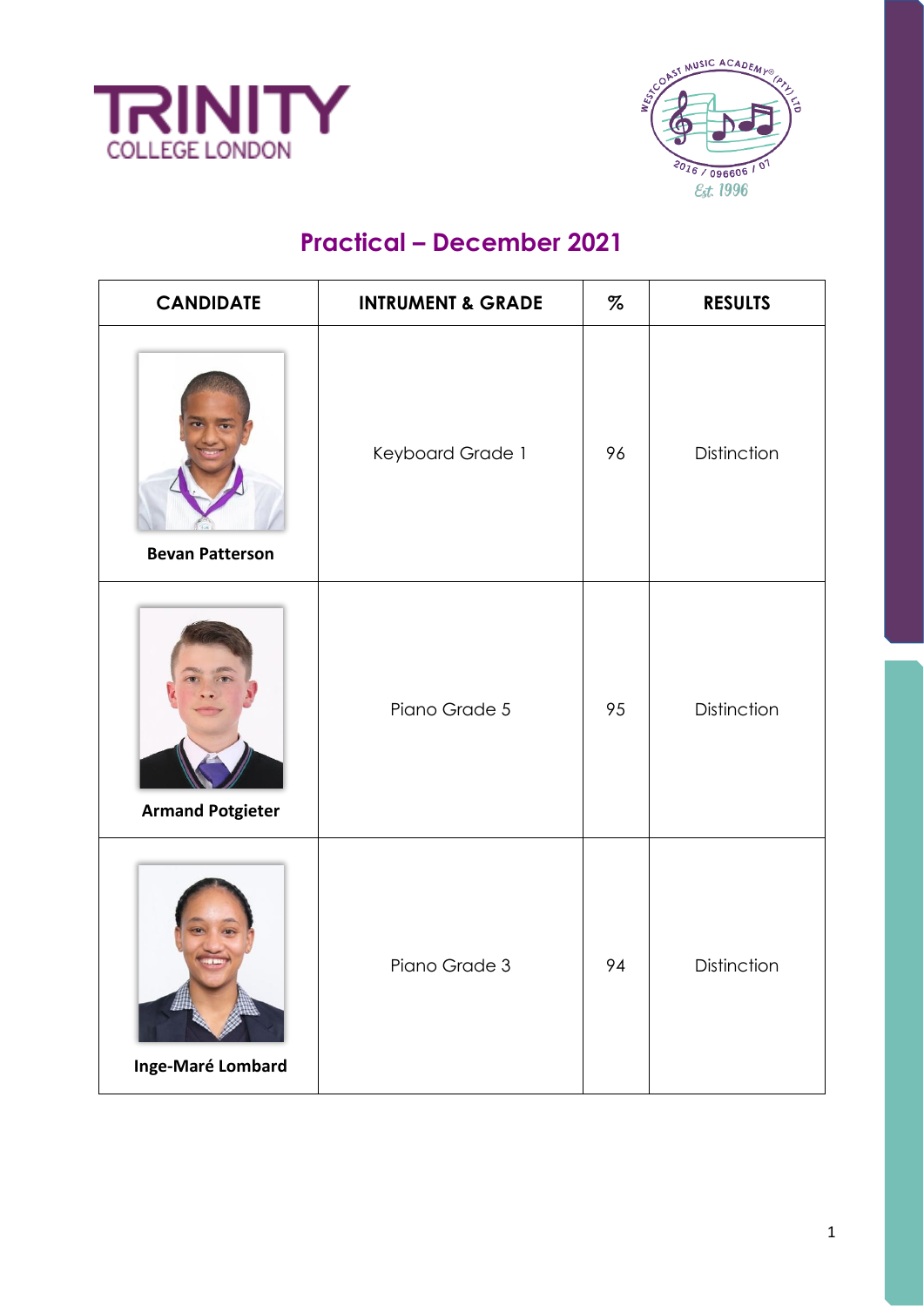| <b>Lily Breedt</b>       | Singing Grade 1 | 94 | Distinction |
|--------------------------|-----------------|----|-------------|
| Jacob Janneker           | Trumpet Grade 1 | 94 | Distinction |
| Jennafer Tapuch          | Violin Initial  | 94 | Distinction |
| <b>Danielle Meintjes</b> | Piano Grade 1   | 92 | Distinction |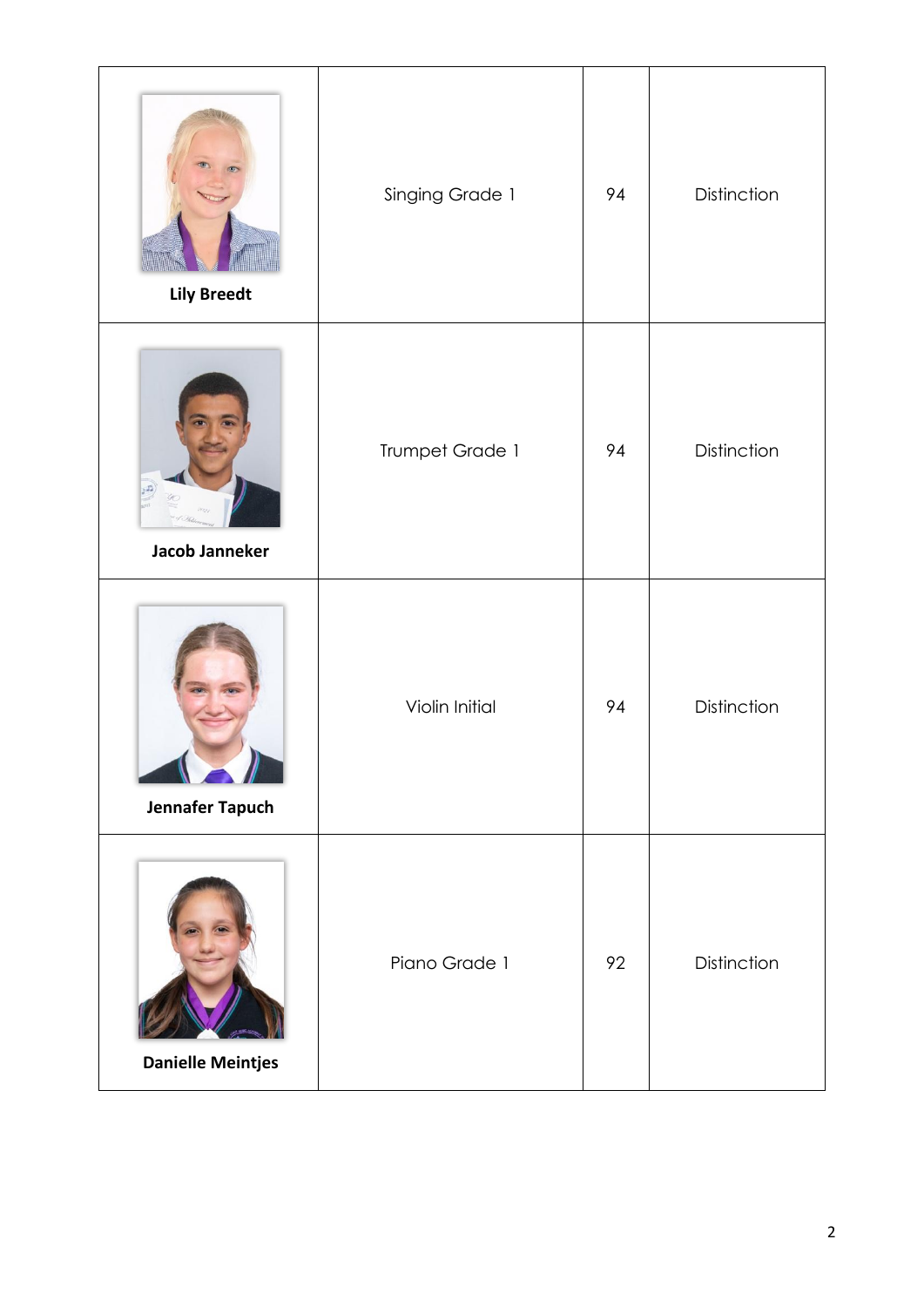| Amé van Niekerk              | Singing Grade 3 | 91 | Distinction |
|------------------------------|-----------------|----|-------------|
| <b>Chasmin-Lee Topass</b>    | Violin Grade 1  | 91 | Distinction |
| <b>Caylen Kleynhans</b>      | Piano Initial   | 91 | Distinction |
| <b>Monique van der Merwe</b> | Viola Grade 5   | 90 | Distinction |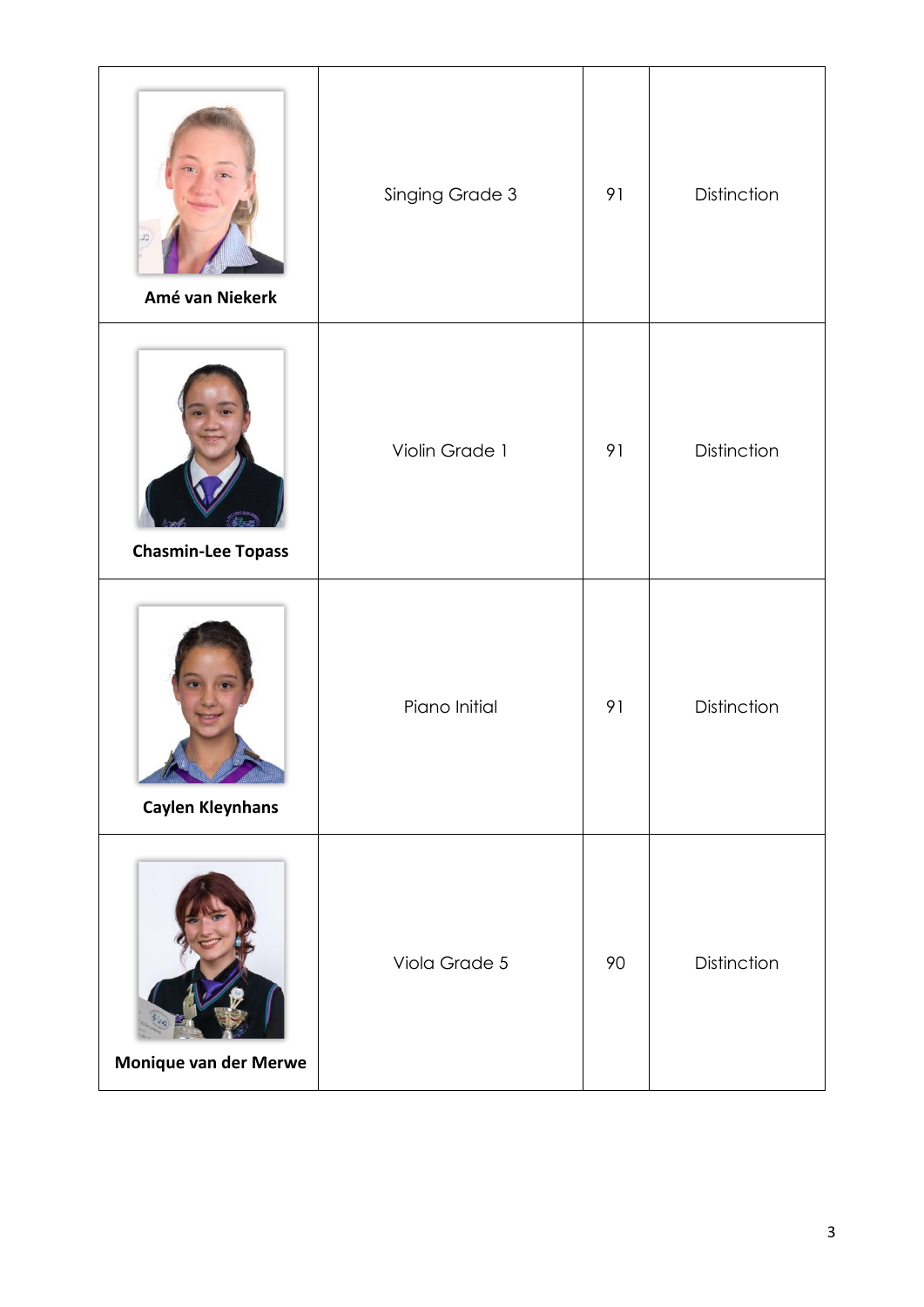| <b>Jan Phillips</b>           | Piano Initial                        | 90 | <b>Distinction</b> |
|-------------------------------|--------------------------------------|----|--------------------|
| Jennafer Tapuch               | Piano Grade 3                        | 89 | Distinction        |
| Kallum Isaacs                 | Piano Grade 4                        | 88 | Distinction        |
| Liam Opperman                 | Double Bass Grade 3                  | 88 | Distinction        |
| Janco Britz                   | Piano Grade 1                        | 88 | Distinction        |
| Caitlin Links                 | Piano Grade 1                        | 88 | Distinction        |
| <b>Bjorné Hauptfleisch</b>    | Piano Initial                        | 88 | Distinction        |
| Anebell Verheem               | Piano Initial                        | 88 | Distinction        |
| Aiden Fransman                | Alto Saxophone Grade 8               | 87 | Distinction        |
| Charlé Moolman                | Alto Saxophone Grade 7               | 87 | Distinction        |
| <b>Stevie Phillips</b>        | Piano Grade 6                        | 87 | Distinction        |
| Chasmin-Lee Topass            | Keyboard Grade 4                     | 87 | Distinction        |
| <b>Tracy Schnetler</b>        | Piano Grade 3                        | 87 | Distinction        |
| Thomas Lintvelt               | <b>Orchestral Percussion Grade 2</b> | 87 | Distinction        |
| Corné Meintjes                | Trombone Grade 2                     | 87 | Distinction        |
| <b>Bea-Mari Morales Perez</b> | Violin Grade 1                       | 87 | Distinction        |
| Amy Janneker                  | Piano Initial                        | 87 | Distinction        |
| Thomas Linvelt                | Piano Grade 3                        | 85 | Merit              |
| Kristina Jonker               | Violin Grade 2                       | 84 | Merit              |
| Gesje Pretorius               | Piano Grade 2                        | 84 | Merit              |
| Joh Bester                    | <b>Orchestral Percussion Grade 1</b> | 84 | Merit              |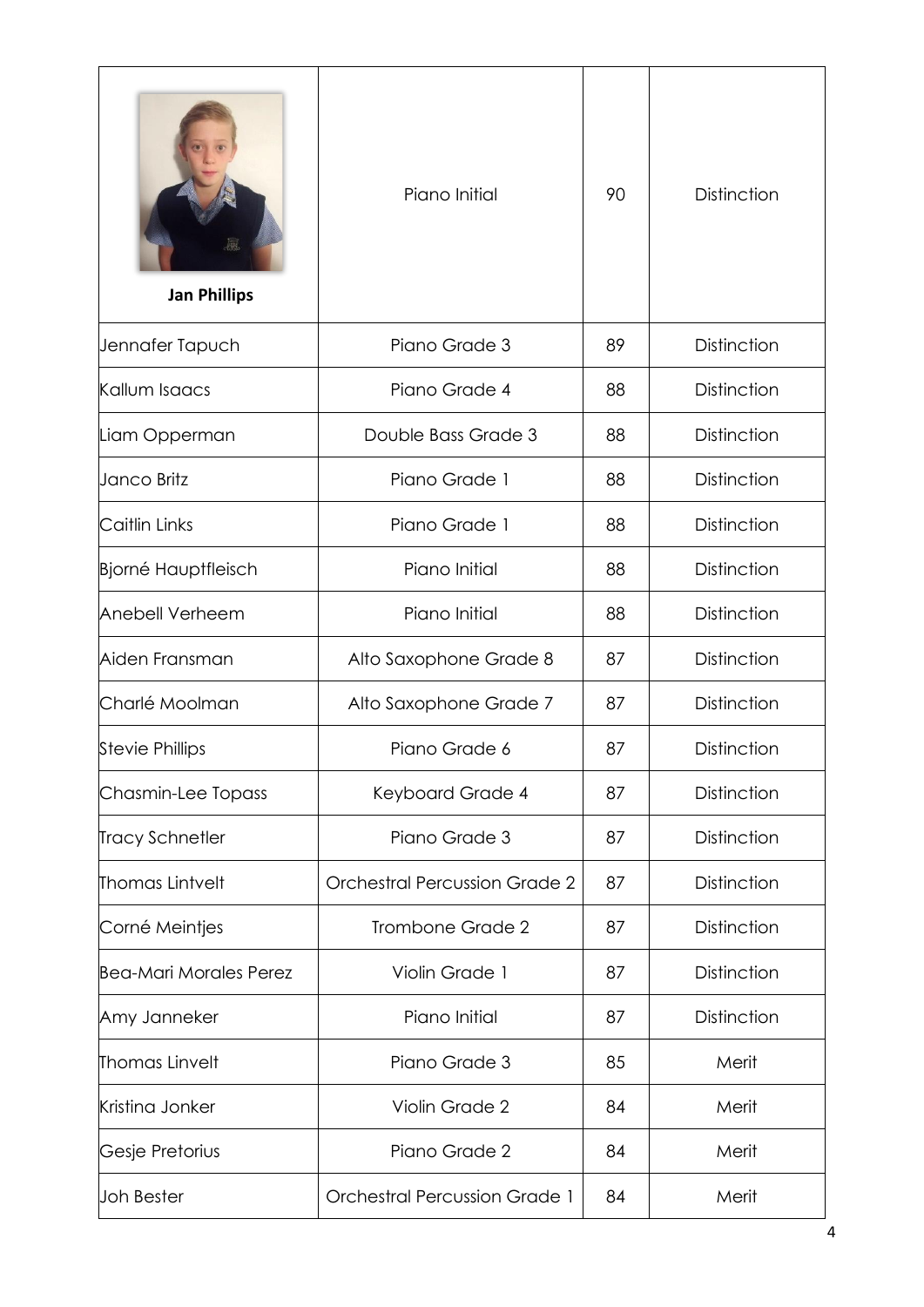| Keyboard Grade 2                | 83   | Merit |
|---------------------------------|------|-------|
| Cello Grade 6                   | 82   | Merit |
| Piano Grade 2                   | 82   | Merit |
| Cello Grade 6                   | 81   | Merit |
| Piano Grade 5                   | 81   | Merit |
| Singing Grade 5                 | 81   | Merit |
| Xylophone Grade 3               | 80   | Merit |
| Violin Grade 2                  | 80   | Merit |
| Violin Grade 1                  | 80   | Merit |
| Piano Grade 1                   | 80   | Merit |
| <b>Singing Grade 2</b>          | 79   | Merit |
| Violin Grade 8                  | 77   | Merit |
| Piano Grade 6                   | 77   | Merit |
| Piano Grade 4                   | 77   | Merit |
| Violin Grade 1                  | 77   | Merit |
| Violin Grade 6                  | 76   | Merit |
| Piano Grade 1                   | 76   | Merit |
| Violin Grade 1                  | 76   | Merit |
| <b>Classical Guitar Grade 7</b> | 75   | Merit |
| Singing Grade 6                 | 75   | Merit |
| Trumpet Grade 5                 | 75   | Merit |
| Piano Grade 7                   |      | Pass  |
| Alto Saxophone Grade 7          |      | Pass  |
| <b>Clarinet Grade 6</b>         |      | Pass  |
| Piano Grade 5                   | Pass |       |
|                                 |      |       |